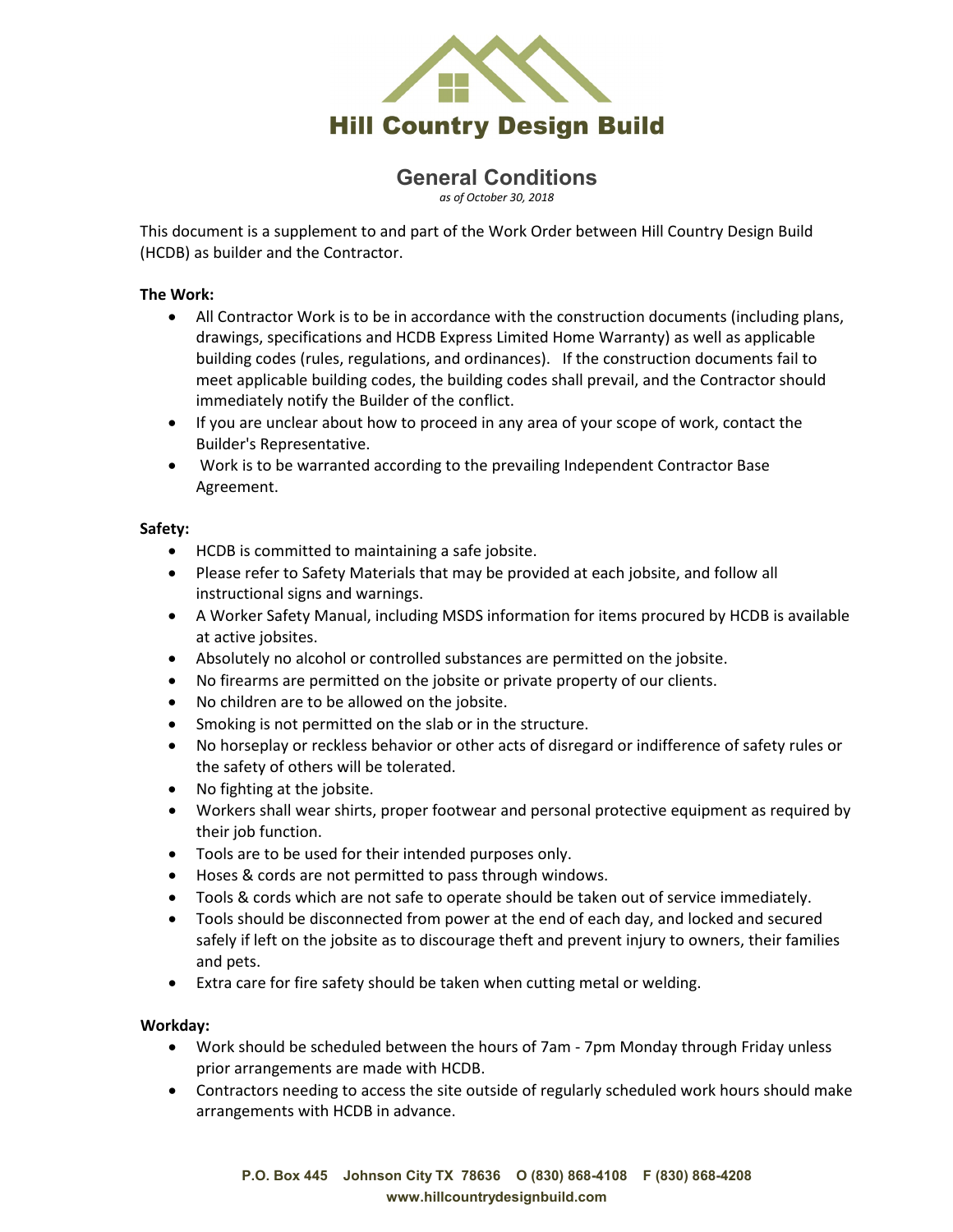#### **Cleanliness:**

- Please respect construction facilities and restrooms keep them clean and do not vandalize them.
- Each Contractor is to clean their work area at the end of each phase of work, or daily if necessary for other trades to perform their work or work safely.
- All trades are to share cleaning of jobsite on Fridays to prepare the site for owner visits on the weekends.
- No food is allowed on the slab or in a structure.
- Food/trash is to be placed in trash cans at the site.
- Care should be exercised to prevent trash/debris from being able to blow away during our typical high-winds.
- Smoking is permitted outside only, in a Contractor's vehicle or within 25 feet of the HCDBprovided cigarette extinguisher. No cigarette butts should thrown on the ground/floor.
- Contractors who litter our sites will be charged for the cleanup.
- Building debris is to be placed in the Construction Dumpster or designated haul-away site.
- Finished floors and finishes are often covered. Please cover any exposed finished surfaces or concrete or thresholds that may become uncovered as work progresses.

### **Security:**

- Jobsites should be closed up and locked each day if able.
- Windows should be closed.
- Doors should be shut and locked or blocked.
- Gates should be closed and locked.
- Tools should be removed or secured to discourage jobsite theft.

#### **At the Site:**

- Park in designated areas only.
- Do not remove/move/modify barriers or temporary fencing without HCDB approval.
- Do not park under the canopy of a tree.
- Do not store equipment under the canopy of a tree.
- Take care not damage natural landscape.
- No noise before 7am or after 7pm unless pre-arranged through HCDB.
- No radios or music.
- No profanity or abusive language at the jobsite.
- No offensive clothing / bumper stickers at the jobsite.
- Dumpsters are for use for the project only no personal / household trash is to be disposed of in the construction dumpster or trash cans.
- Smoking is only allowed in Contractor Vehicles or within 25 ft of the HCDB cigarette extinguisher.
- No contractor pets / animals allowed on jobsites.
- Report unsafe conditions to your employer and HCDB immediately.
- Please respect property boundaries and do not trespass on neighboring properties.
- Respect the work of others do not damage the completed work of others or existing conditions without prior approval of HCDB - you may be back-charged for damages.
- If you notice a problem that could damage the work or jobsite, such a bare wires, leaking pipes or roof, etc., please notify HCDB at once.
- We pick great people to work with enjoy others at your worksite chances are, if you are nice, they will be as well.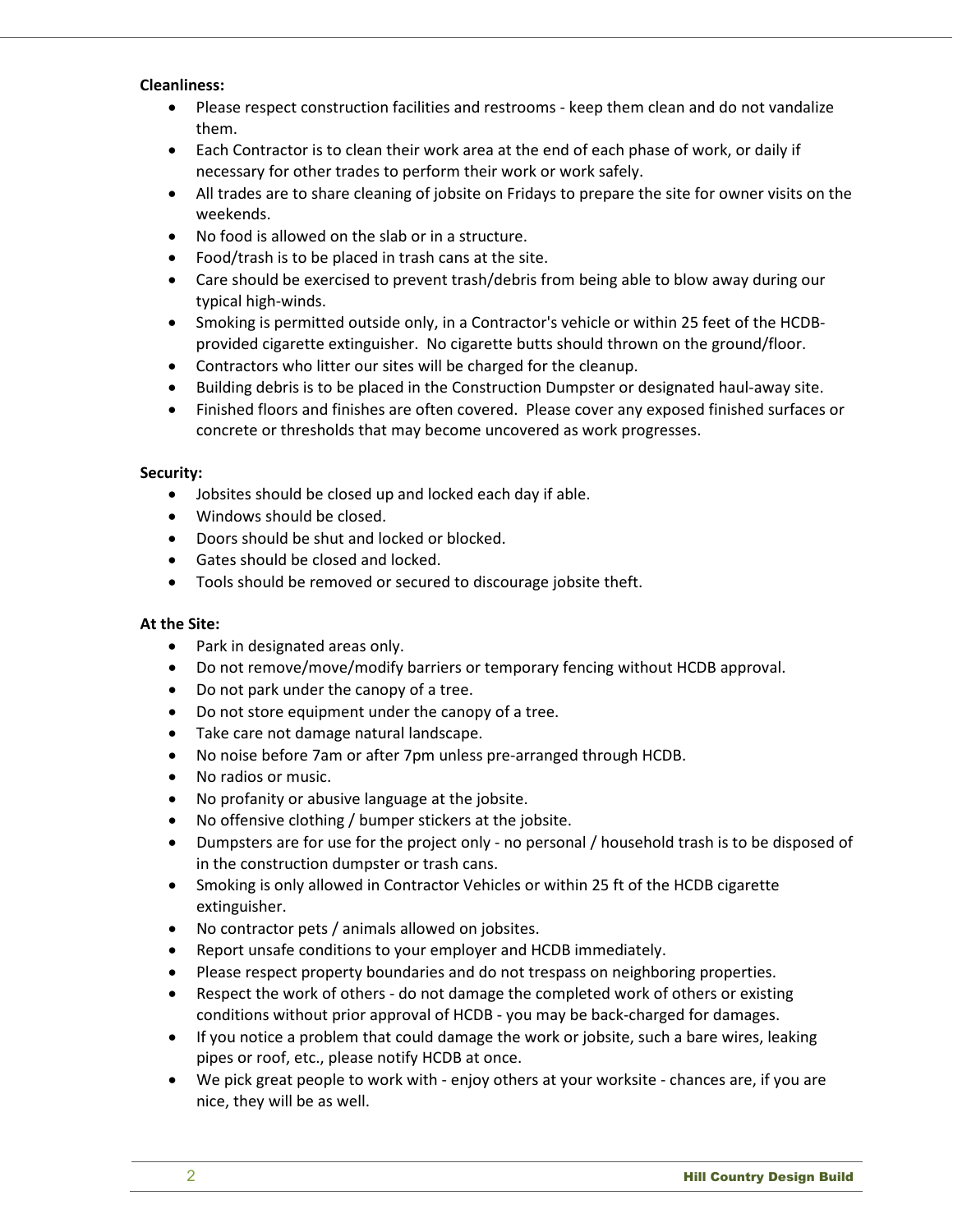

**Addendum to - General Conditions.01 Design, Permits, Engineering, and Inspection** *as of October 30, 2018*

This document is a supplement to and part of the Work Order between Hill Country Design Build (HCDB) as Builder and the Contractor.

### **Engineering**

- Engineering is to be priced according to the drawings submitted by HCDB for bid.
- Included in the price of the engineering estimate are the following: Foundation plans and details, framing plans and details, general notes, on-site inspection for foundation pre-pour inspection or grade beams and steel, onsite inspection for framing after all trades prior to insulation and drywall.
- HCDB will provide architectural CAD backgrounds for plan drawings. Once contracted, and before engineering work starts, the Engineer is to acquire the latest architectural plans from HCDB. Do not use the bid set of architectural plans due to the fact that bid drawings may not contain the latest design information.
- If there is any deviation from the intent of the architectural plans, i.e. changing wall thickness, etc., please discuss this variance with HCDB.
- The Engineer is to strive to design in the most cost-effective way possible without any compromise to the structure.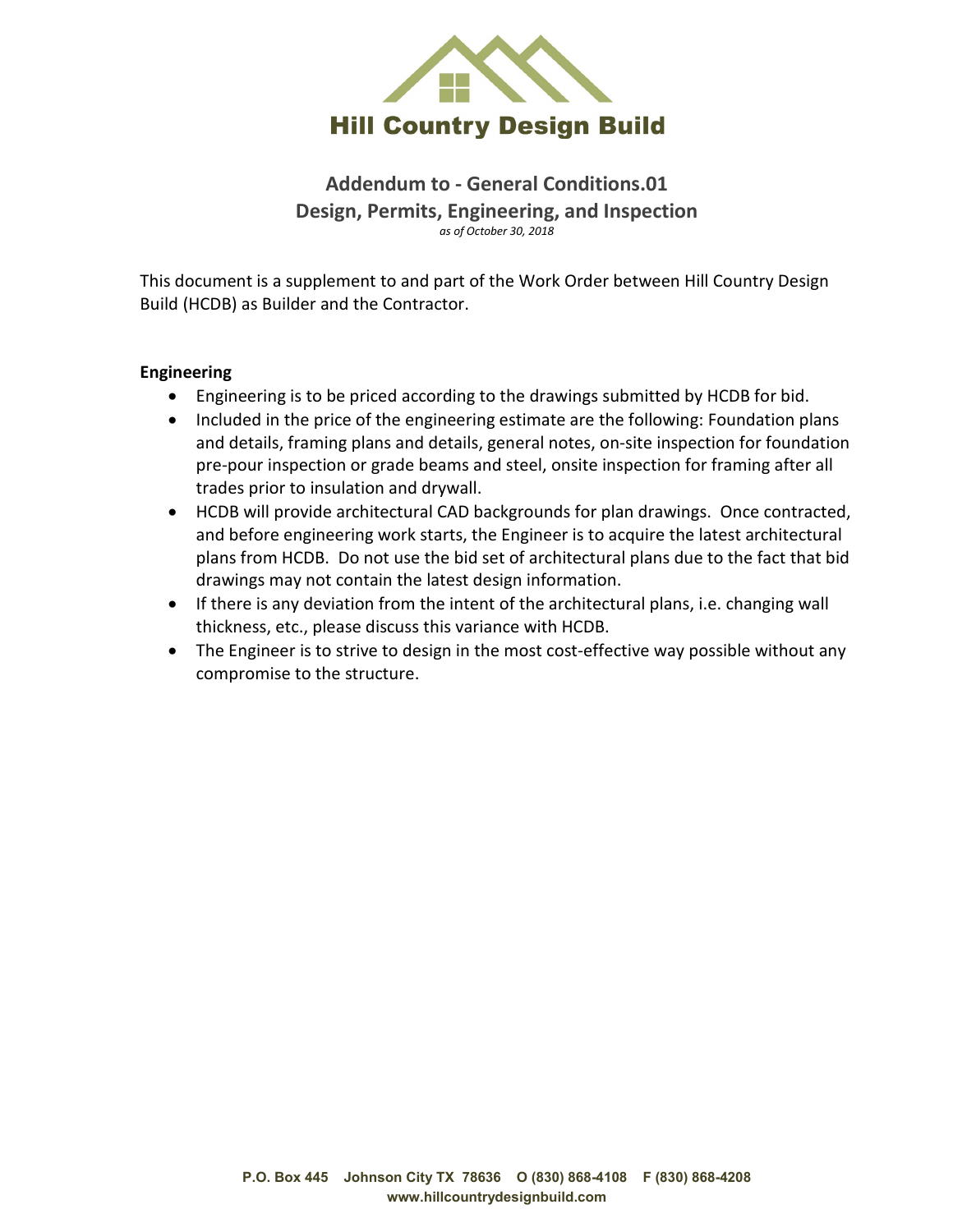

### **Addendum to - General Conditions.02 Foundation**

*as of October 30, 2018*

This document is a supplement to and part of the Work Order between Hill Country Design Build (HCDB) as Builder and the Contractor.

### **Foundation**

- Contractor is to set up forms per architectural drawings to ensure all dimensions are accurate per floor plan.
- Contractor is to prepare and pour slab per structural engineer drawings.
- Contractor is to provide power and lighting at job site at negotiated price, if not available.
- Contractor is responsible to daily remove generator and high theft items.
- Contractor is to remove fuel daily from job site or store in a secured and ventilated indoor space at the jobsite.
- Within two days of completion of slab, Contractor is to clean up the site, including breaking down forms and putting concrete spillage and debris in Construction Dumpster.
- Contractor is responsible for designating a washout spot for trucks.
- Contractor is to verify forms are free of any deflections prior to and during pour, and immediately make any needed corrections.
- Any movement of the forms after being approved by HCDB, especially during the pour, is to be brought to the attention of HCDB immediately and remediation is to be agreed upon prior to the concrete settling.
- Contractor is to properly dress the slab and perform repairs immediately after forms are pulled. All honeycombs greater than 1" need to be in-filled and corrected. HCDB uses its projects to promote future work and foundations must look professional and acceptable within 2 days of completion.
- Final Payment for work will not be issued until the site is completely cleaned, the slab is dressed, and honeycombs are filled.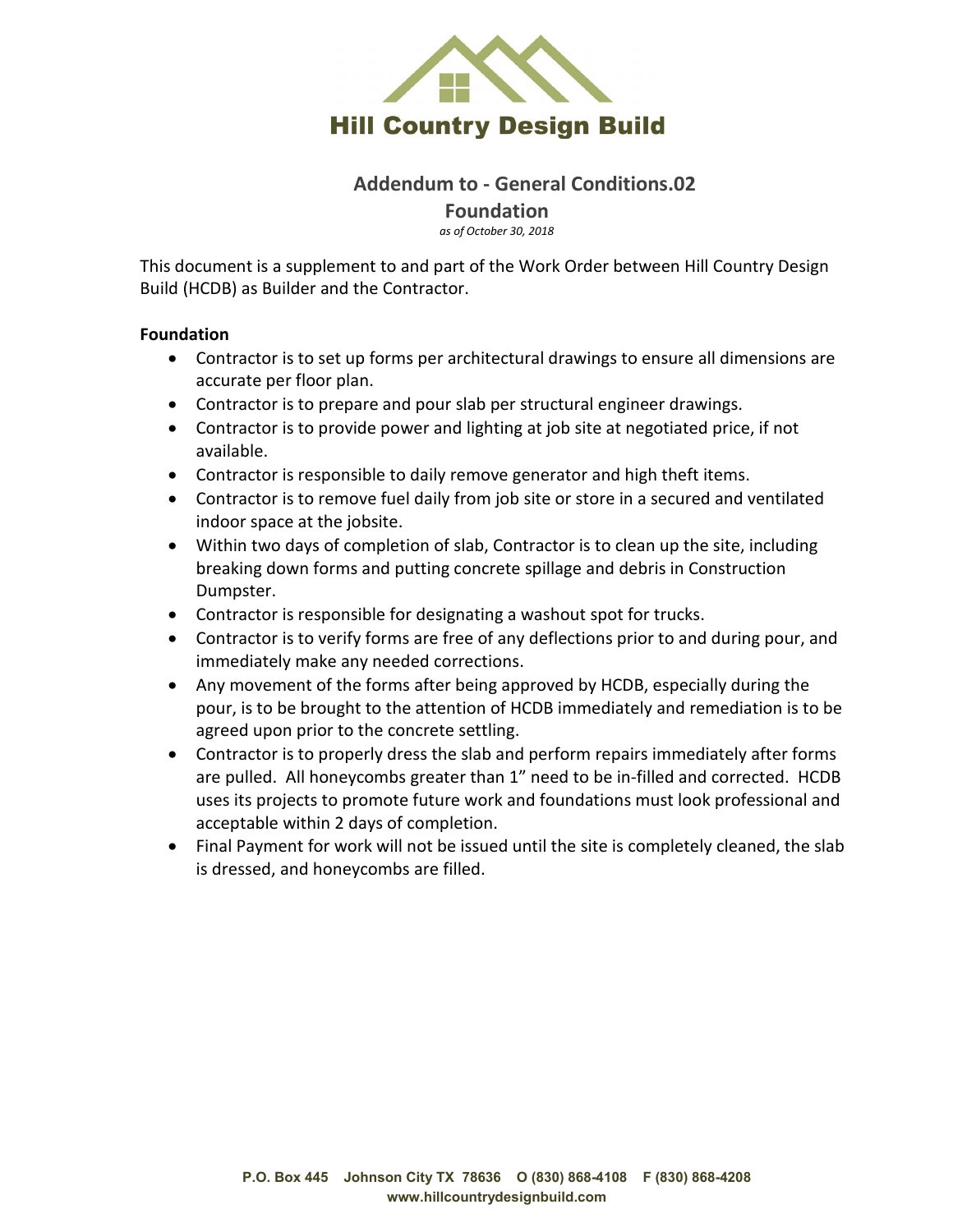

## **Addendum to - General Conditions.03 Framing and Decking** *as of October 30, 2018*

This document is a supplement to and part of the Work Order between Hill Country Design Build (HCDB) as Builder and the Contractor.

### **Framing**

- Contractor is to install all framing materials per structural engineer drawings and immediately notify HCDB of any noted discrepancies.
- Contractor is to notify HCDB of any framing material shortages so additional materials can be ordered in a timely manner.
- Contractor is to provide power at the jobsite at a negotiated price, if none available.
- Contract is to be paid in accordance with a preapproved schedule of values.
- Change orders are to be submitted weekly and cost plus variances will be paid at a pre-agreed rate.
- All stairways should have a temporary handrail.
- At the conclusion of each day, Contractor is to provide protection for all lumber from inclement weather.
- At the conclusion of each day, Contractor is to sort all lumber into organized piles. No lumber over 4 foot in length to be placed in the Construction Dumpster.
- Contractor will provide daily cleanup of slab with no nails left on the floor overnight.
- No nails are to be shot into the slab or screws drilled without prior approval from HCDB.
- Contractor is to ensure no eating on the slab or vehicles parked under the canopy of a tree.
- Contractor is to provide all in wall blocking for cabinets and accessories, and to include this in the base contract bid.
- Contractor is to ensure that all house and window wrap is installed per manufacturer recommended method.
- Window stickers should be removed by the Framer prior to completion of the job and after the framing/window inspection occurs.
- All plastic tags, staples, and labels are to be removed from framing materials as installed.
- Tape and solvents should be avoided on finished concrete floors and wood floors. If tape or solvents are necessary on finished concrete floors or wood floors, approval needs to be obtained by HCDB and the Concrete Floor Contractor.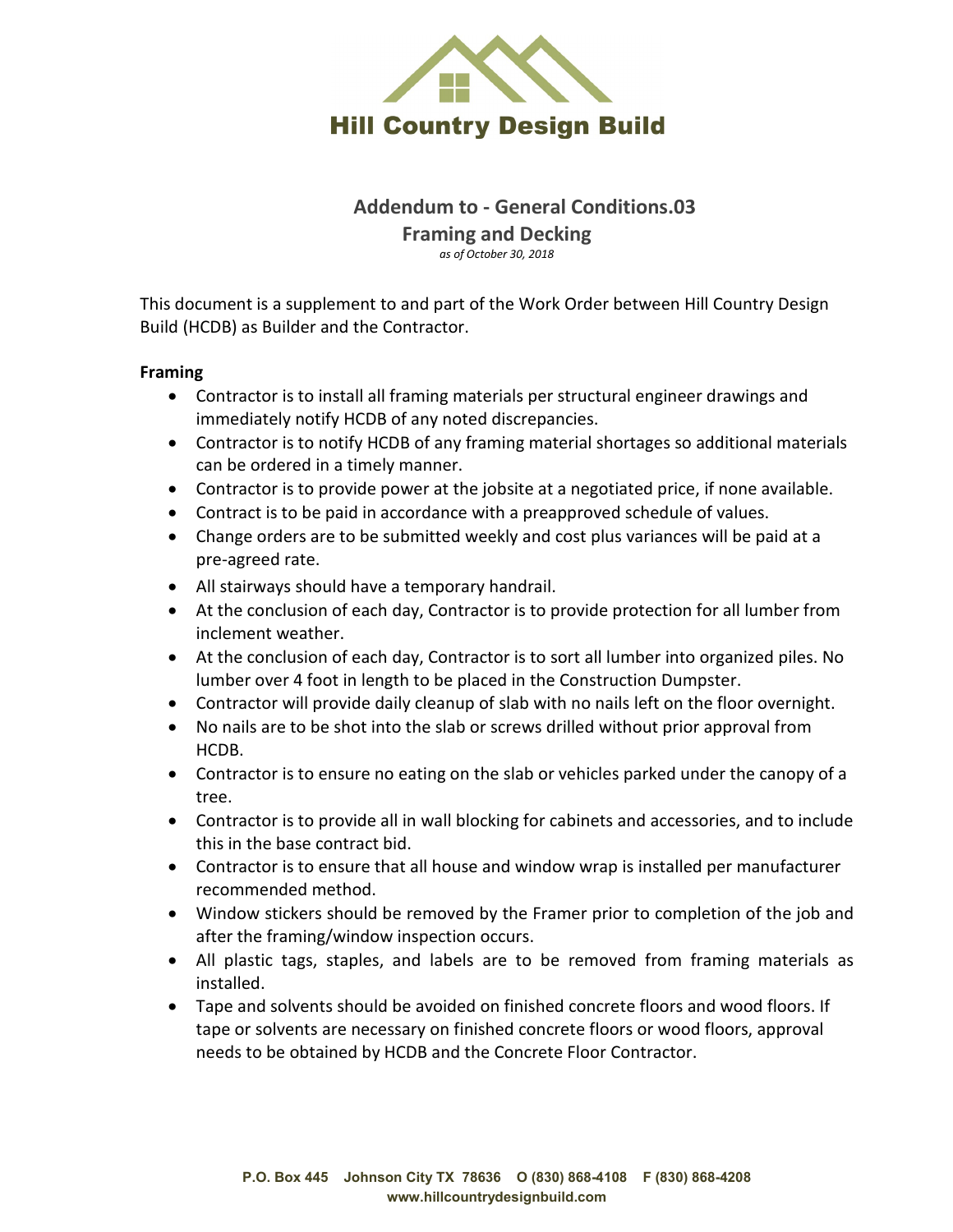## **Schedule of Values: (Adjust Each Project)**

| <b>Wall Framing</b>           | 30%  |
|-------------------------------|------|
| <b>Wall Sheathing</b>         | 10%  |
| Roof Framework & Decking 20%  |      |
| <b>Windows &amp; Cornice</b>  | 30%  |
| <b>Punch &amp; Inspection</b> | 10%  |
| <b>Total Value</b>            | 100% |

**Time and Material Rate Structure: (Adjust Each Framing Contractor)**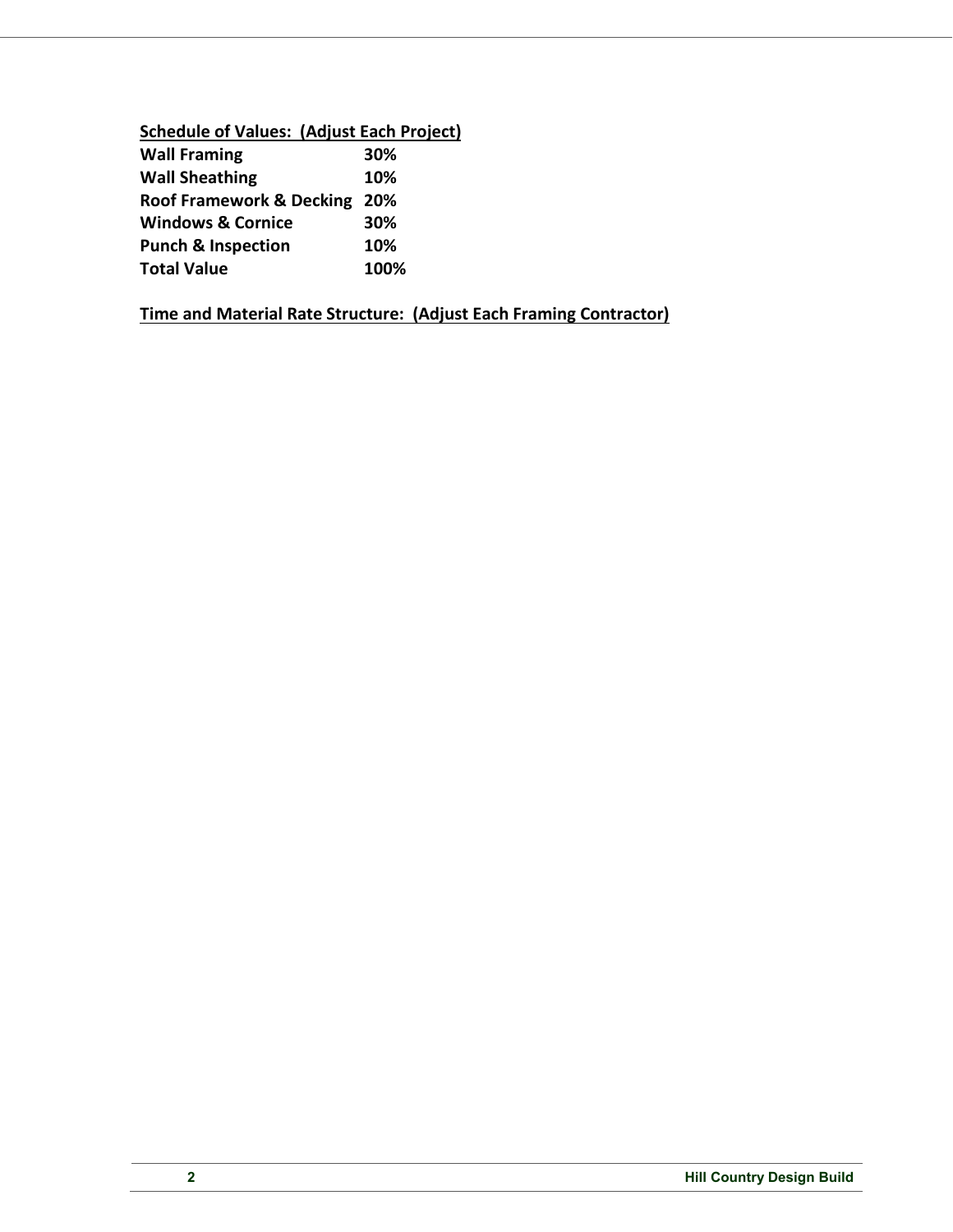

## **Addendum to - General Conditions.04 Windows and Exterior Doors** *as of October 30, 2018*

This document is a supplement to and part of the Work Order between Hill Country Design Build (HCDB) as Builder and the Contractor.

### **Exterior Windows and Doors**

**Bid**

- Bid exterior windows and doors per architectural plans and specification or bid notes provided by HCDB.
- Include the specified size (as close as possible). If window bid is greater in size than an inch or so, please call out the variance so HCDB can quickly re-evaluate the design vs. availability.
- Include the specified type. If the type is different than specified, please note the bid variance.
- Please include the location or window call out to match plan in the bid.
- Please include all quantities in the bid. If a window is not bid for some reason, please call out the omission so this particular item is not overlooked.
- Price windows per International Building Code regarding tempering, egress, etc. Please call out any descriptions in design to HCDB.
- Door threshold protection is to be included in all bids

### **At The Site**

- All windows and doors to be bid are to be delivered and unloaded at the jobsite unless other arrangements are made prior to acceptance of order.
- Upon delivery, windows and doors are to be unloaded to an agreed upon safe location at the jobsite and secured from wind, weather, or other trades that may accidently damage the windows.
- At delivery, a HCDB representative is to be on-site and allowed to thoroughly inspect each window or door for damage as it is unloaded. Any damage to a window or door is to be documented on the delivery ticket for rectification.

### **Screens**

• Screens are to be held by supplier or received by HCDB and placed into storage for safe keeping.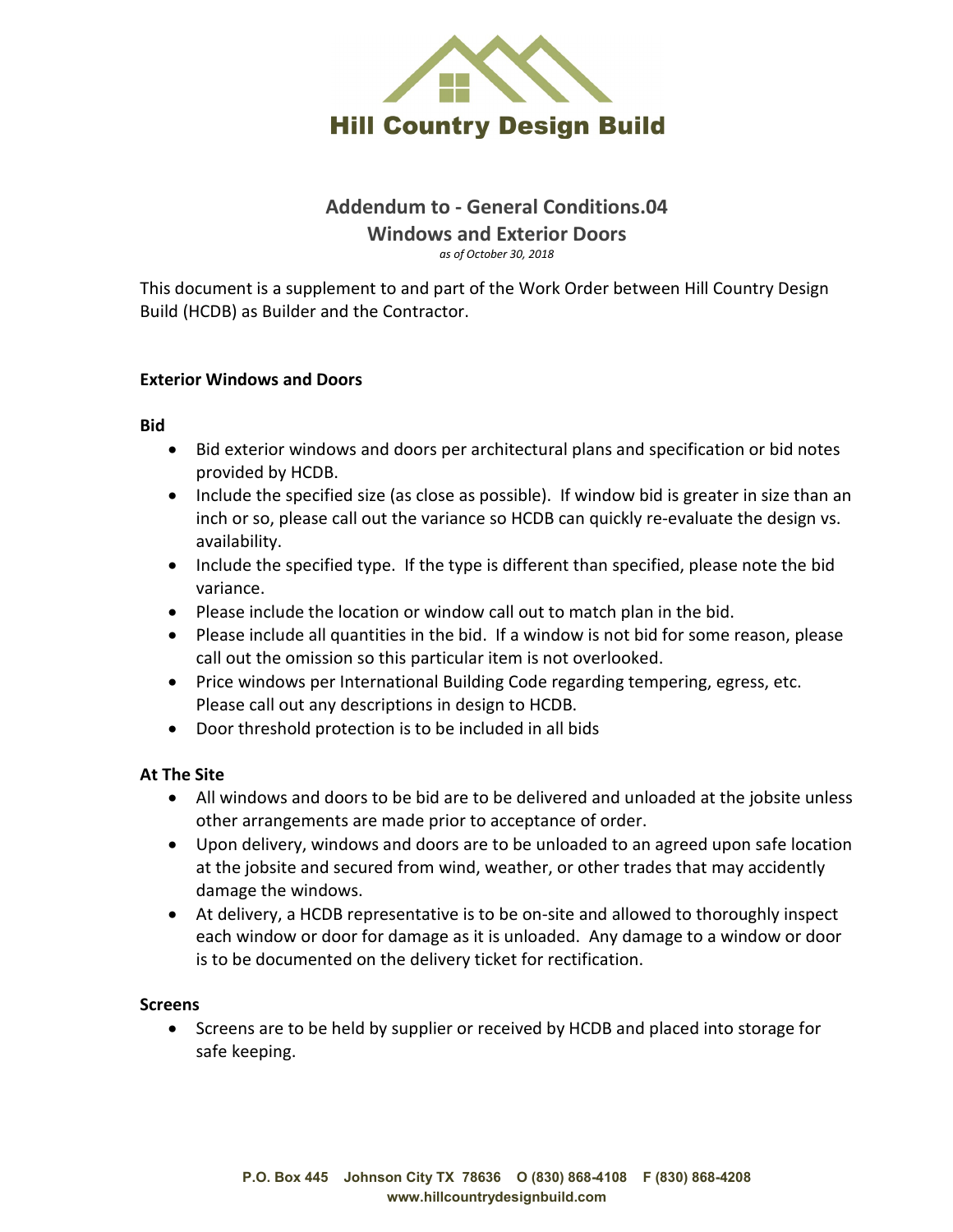

## **Addendum to - General Conditions.05 Electrical System** *as of October 30, 2018*

This document is a supplement to and part of the Work Order between Hill Country Design Build (HCDB) as Builder and the Contractor.

### **Electrical & Low Voltage Systems**

- Electrical and Low Voltage are to be installed per plans, specifications and prevailing building codes. If any plan or specification deviates from the prevailing codes, notify HCDB and the building code shall prevail.
- Place no wires, pipes or obstructions of any kind so as to impair given ceiling heights, walls and clearances.
- Set all fixtures plumb, square, and level with ceilings and walls, in alignment with adjacent fixtures for a clean, tidy planned out aesthetic. Secure in accordance with manufacturer's direction and/or approved shop drawings.
- Set fixtures according to plan/reflected ceiling plan if provided. Note center lines if specified.
- Fixtures are to be free of dirt, dust, grease, fingerprints, etc. at completion of the job.
- Extra care is to be taken to keep finished walls, ceilings, trim, and cabinets from being damaged or soiled with fingerprints.
- Prior to the placing of any material, Contractor is to coordinate his work with any structural conditions and all other trades.
- All cover plates are to match Combined Finish Schedule. Verify selection prior to order. All plates are to install flush to the wall and be straight.
- System is to be fully tested including testing receptacles for circuit continuity and grounding and testing 3-way switches, etc.
- Breaker panels are to be fully labeled and easy to understand.
- Contractor is responsible to cleanup any construction debris at the conclusion of each day.
- Tape and solvents should be avoided on finished concrete floors and wood floors. If tape or solvents are necessary on finished concrete floors or wood floors, approval needs to be obtained by HCDB and the Concrete Floor Contractor.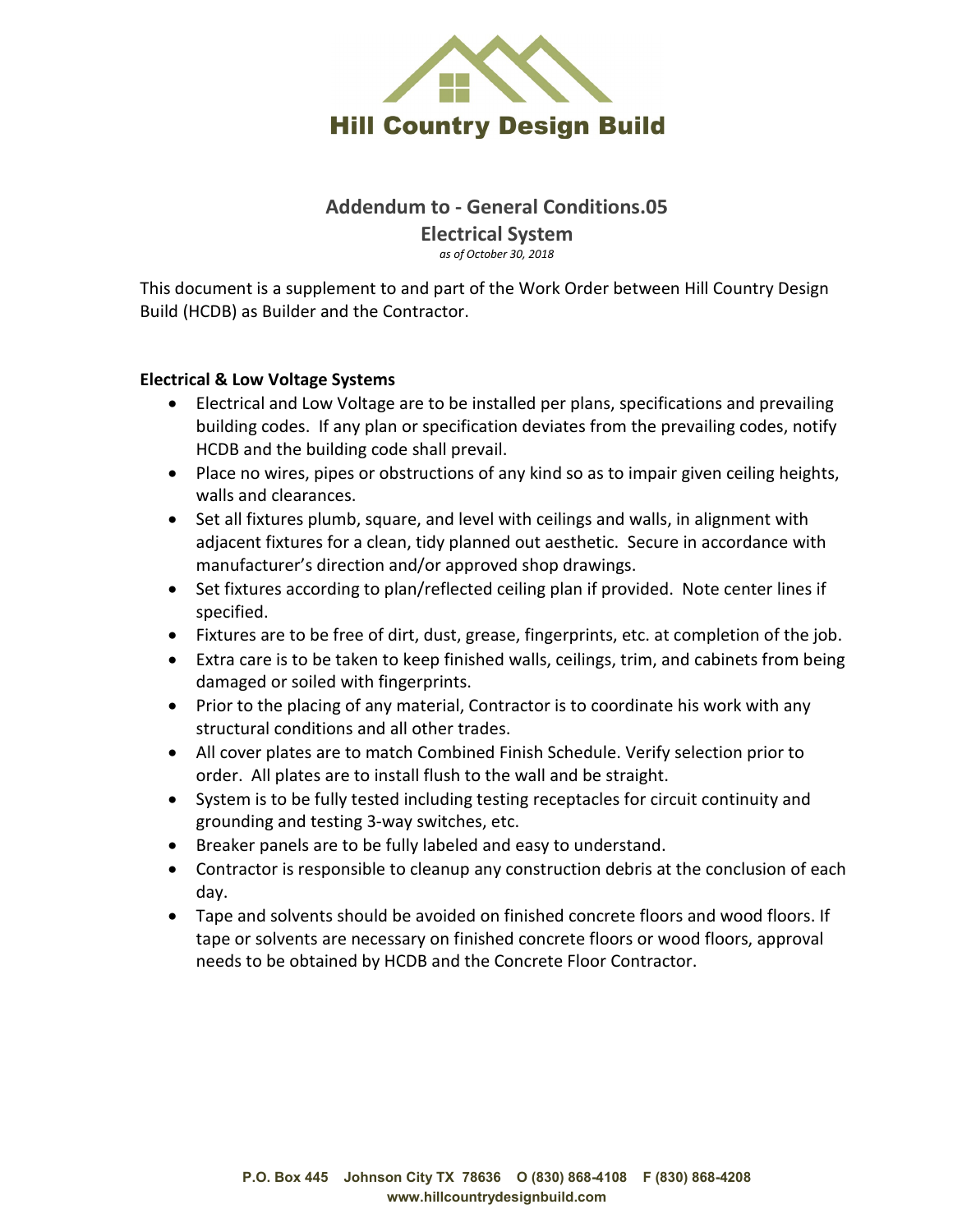

### **Addendum to - General Conditions.06 Electrical Fixtures**

*as of October 30, 2018*

This document is a supplement to and part of the Work Order between Hill Country Design Build (HCDB) as Builder and the Contractor.

### **Electrical Fixtures**

- Bid light fixtures per Owners and/or Builders selection.
- Include full bid to include light bulbs.
- Give schedule for light bulb replacement.
- All bulbs to be of the same color temperature. Verify before placing order.
- Manuals for Fixtures are to be placed in the box provided by HCDB.

### **Electrical Fixtures Provided to HCDB by Owner**

- Owner is to identify which fixtures they will be providing via the Combined Finish Schedule provided by HCDB.
- Owner is to include all extra parts needed to properly install the fixture they provide (i.e. extra long ceiling fan down rods, chains, etc.).
- Owner is to include purchase and delivery of all light bulbs needed for fixtures at the time the fixtures are installed.
- Fixtures are to be delivered on-site and given to a representative of HCDB with directives prior to the install date.
- If fixture is damaged upon removal from packaging, HCDB will notify Owner of the damage and it is the Owner's responsibility to handle replacement parts or fixtures and pay any fees, if applicable, for Electricians to make a special trip to install at a later date.
- If a fixture is damaged by HCDB, Electrician, or any other trade before, during or after the install, HCDB will negotiate financial damages with the responsible party. The replacement parts or fixtures are still the responsibility of the owner.
- Electric fixtures provided by the Owner which involve a complicated install may require installation management by the Owner or an additional fee.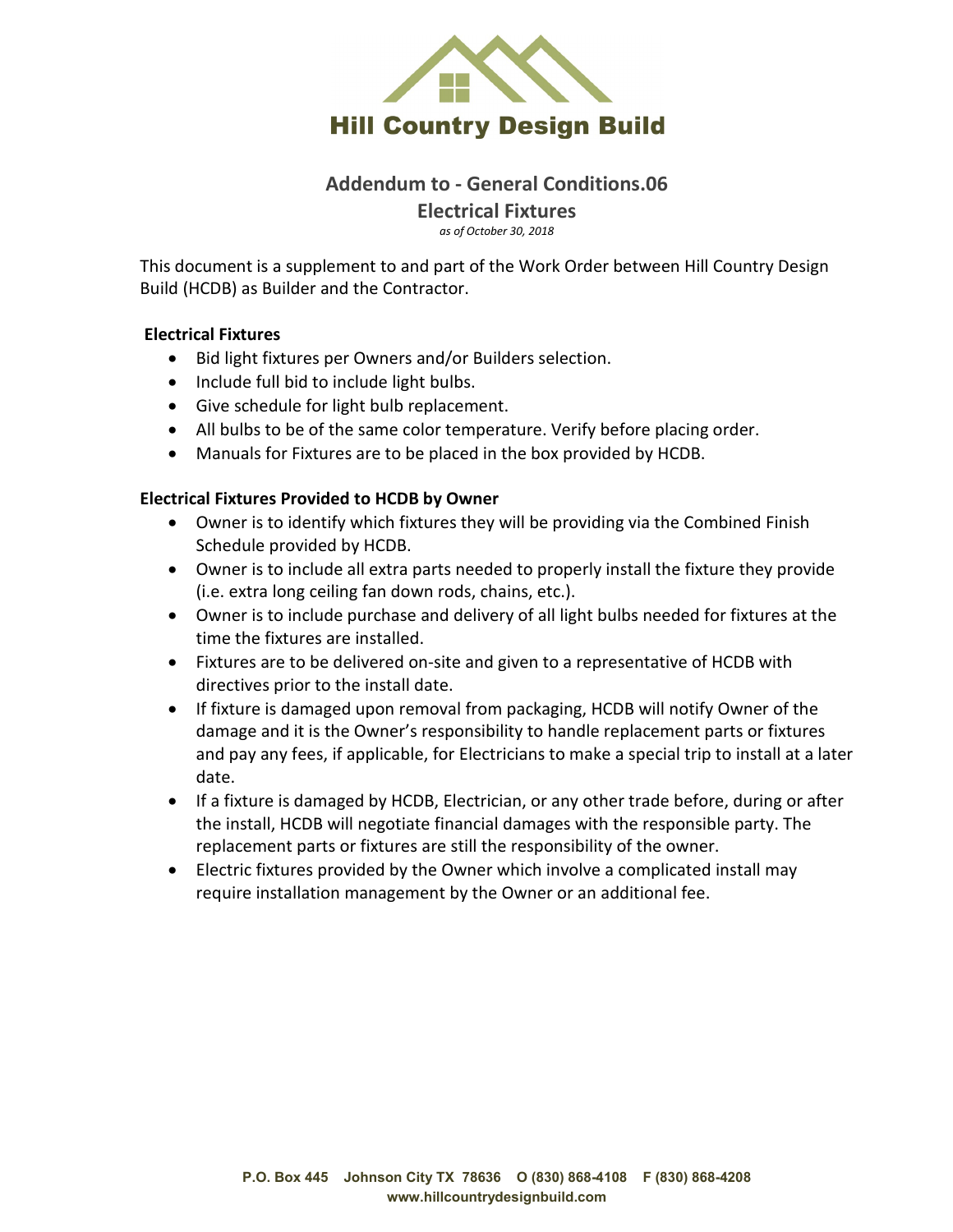

## **Addendum to - General Conditions.07 Plumbing System**

*as of October 30, 2018*

This document is a supplement to and part of the Work Order between Hill Country Design Build (HCDB) as Builder and the Contractor.

### **Plumbing System**

- Plumbing System is to be installed per plans, specifications, and prevailing building codes. If any plan or specification deviates from the prevailing codes, notify HCDB and the building code shall prevail.
- Place no pipes or obstructions of any kind so as to impair given ceiling heights, walls and clearances.
- Rough in is to be done neatly and orderly, especially at pipes penetrating walls under sinks, etc.
- Set all fixtures plumb, square, and level per plans and in alignment with adjacent fixtures for a clean, tidy, planned out aesthetic. Secure in accordance with manufacturer's direction and/or approved shop drawings.
- Fixtures are to be free of dirt, dust, grease, fingerprints, etc. at completion of the job.
- Extra care is to be taken to keep finished walls, ceilings, trim, and cabinets from being damaged or soiled with fingerprints.
- Prior to the placing of any material, Contractor is to coordinate his work with any structural conditions and all other trades.
- System is to be fully tested for leaks, pressure, etc. by Plumber. Special care is to be taken for connections under the sinks, shower heads, etc. for leaks after system is pressured up.
- All exterior piping is to be properly set and bedded in sand prior to cover up.
- When system is initially pressured up, a minimum of two people should check structure and underground thoroughly for leaks to not cause water damage to drywall, wood floors, etc. Until the system is thoroughly checked, coordinate with HCDB before leaving the system pressured up overnight
- Contractor is responsible for cleaning up any construction debris at the conclusion of each day.
- Bathtubs are to be immediately protected from damage upon installation and during connection to plumbing system.
- Tape and solvents should be avoided on finished concrete floors and wood floors. If tape or solvents are necessary on finished concrete floors or wood floors, approval needs to be obtained by HCDB and the Concrete Floor Contractor.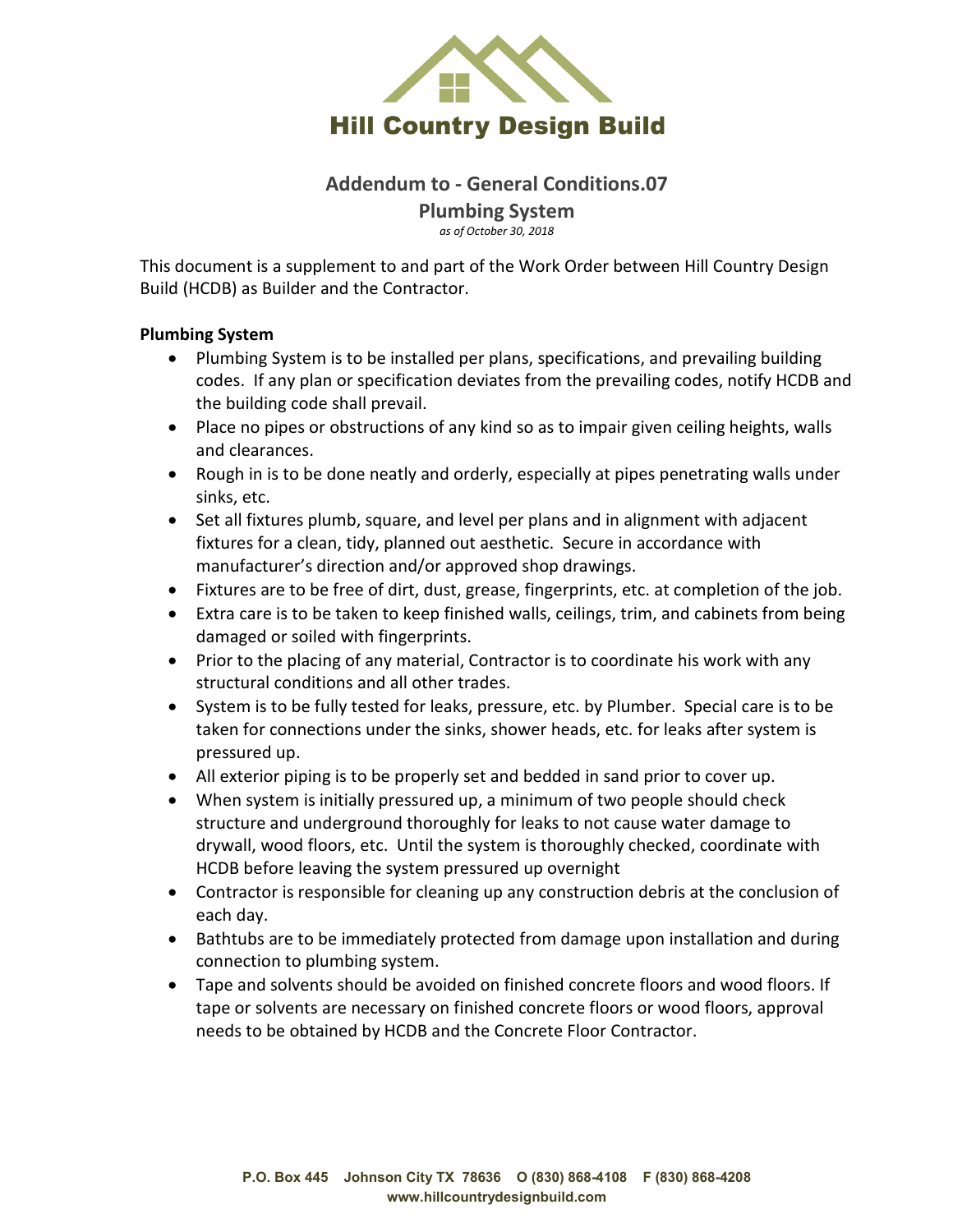

## **Addendum to - General Conditions.08 Plumbing Fixtures**

*as of October 30, 2018*

This document is a supplement to and part of the Work Order between Hill Country Design Build (HCDB) as Builder and the Contractor.

### **Plumbing Fixtures:**

- Bid plumbing fixtures per Owners and/or Builders selection.
- Include delivery to jobsite.

### **Plumbing Fixtures Provided to HCDB by Owner**

- Owner is to identify which fixtures they will be providing via the Combined Finish Schedule provided by HCDB.
- Owner is to include all extra parts/items needed to properly install the fixture they provide (i.e. drains, handles, trim, etc.).
- Fixtures are to be delivered on-site and given to a representative of HCDB with directives prior to the install date.
- If a fixture is damaged upon removal from packaging, HCDB will notify Owner of damage and it is the Owner's responsibility to handle replacement parts or fixtures and pay any fees, if applicable, for Plumbers to make a special trip to install at a later date.
- If a fixture is damaged by HCDB, Plumber or any other trade before, during or after the install, HCDB will negotiate financial damages with responsible party. The replacement parts or fixture is still the responsibility of the Owner.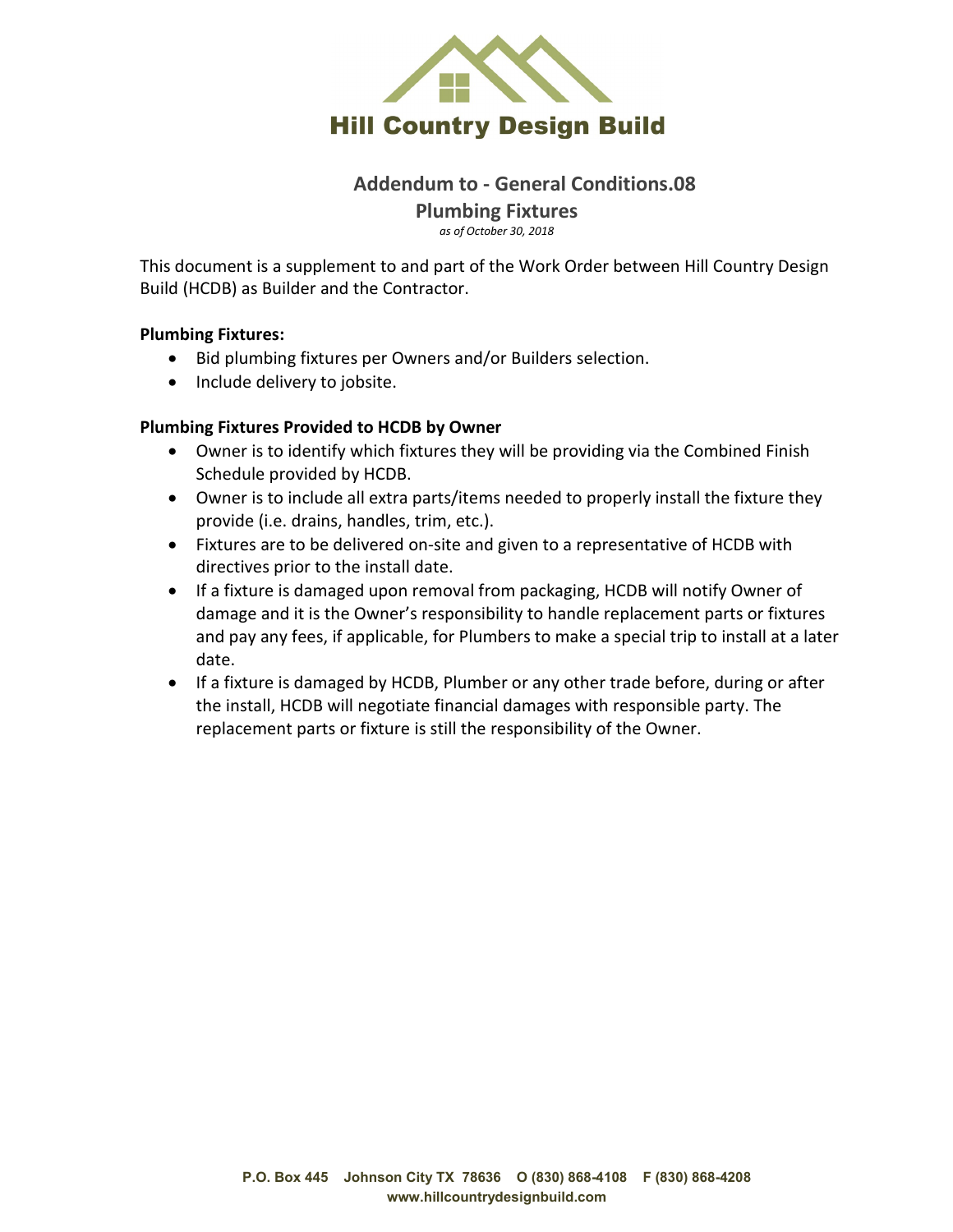

## **Addendum to - General Conditions.09 HVAC System**

*as of October 30, 2018*

This document is a supplement to and part of the Work Order between Hill Country Design Build (HCDB) as Builder and the Contractor.

### **HVAC System**

- HVAC System is to be installed per plans, specifications and prevailing building codes. If any plan or specification deviates from the prevailing codes, notify HCDB and the building code shall prevail.
- Place no ductwork, wires, pipes or obstructions of any kind so as to impair given ceiling heights, walls and clearances.
- Set all grills plumb, square, and level with ceilings and walls, in alignment with adjacent fixtures for a clean, tidy, planned out aesthetic. Secure in accordance with manufacturer's direction and/or approved drawings. Align thermostats, etc. centered above light switch, if applicable, for a clean look. Secure the wire for drywall install. Discuss and approve all grill locations with HCDB.
- At the end of rough-in, HVAC Contractor is to protect ductwork or plenum from dust until trim out phase.
- Components and grills, etc. are to be free of dirt, dust, grease, fingerprints, etc. at completion of the job.
- Extra care is to be taken to keep finished walls, ceilings, trim, and cabinets from being damaged or soiled with fingerprints.
- Prior to the placing of any components or grills, Contractor is to coordinate his work with any structural conditions and all other trades.
- System to be fully tested and balanced at the end of installation.
- Owner's manuals are to be given to HCDB at install so said manuals can be stored at a protected location and given to the Owner at the end of the job.
- HVAC representative is to coordinate Owner's orientation to instruct owner on how to operate their system.
- Contractor is responsible for cleanup of any construction debris at the conclusion of each day.
- Tape and solvents should be avoided on finished concrete floors and wood floors. If tape or solvents are necessary on finished concrete floors or wood floors, approval needs to be obtained by HCDB and the Concrete Floor Contractor.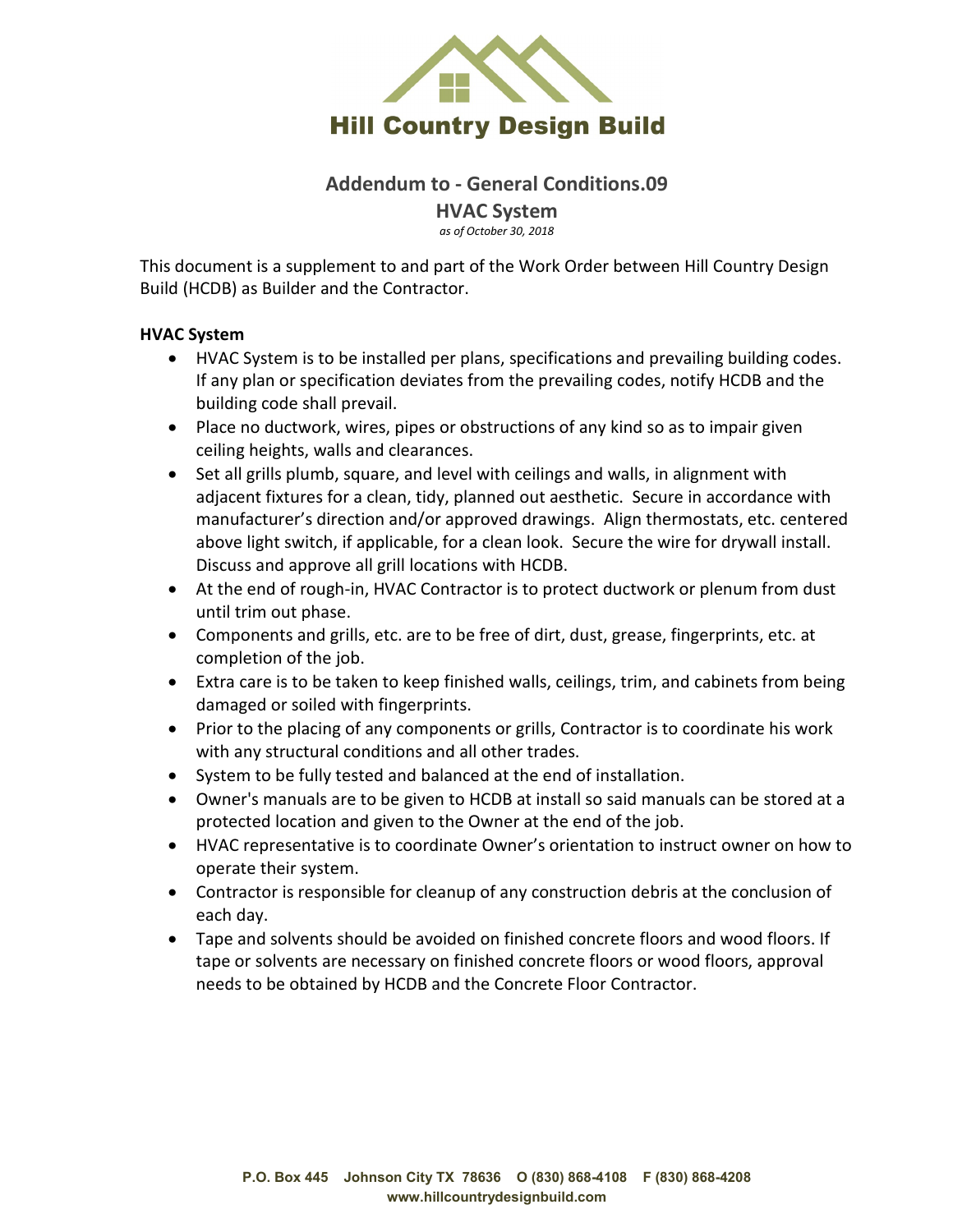

## **Addendum to - General Conditions.10 Roofing and Waterproofing** *as of October 30, 2018*

This document is a supplement to and part of the Work Order between Hill Country Design Build (HCDB) as Builder and the Contractor.

### **Roofing and Waterproofing**

- Contractor is to weather-in and install all roofing materials per drawings and as-built and notify HCDB of any discrepancies immediately.
- HCDB is to schedule Contractor to weather in as soon as roof decking is installed.
- HCDB is to schedule roofing as soon as other trades are finished over roof areas.
- Contractor is to clean jobsite daily.
- At the end of the job, all roofing scraps are to be cleaned from the job. Special focus to given to sharp metal shavings.
- Flashing around fireplaces and chimneys should be water tested prior to removal of scaffolding or lift equipment from the job site.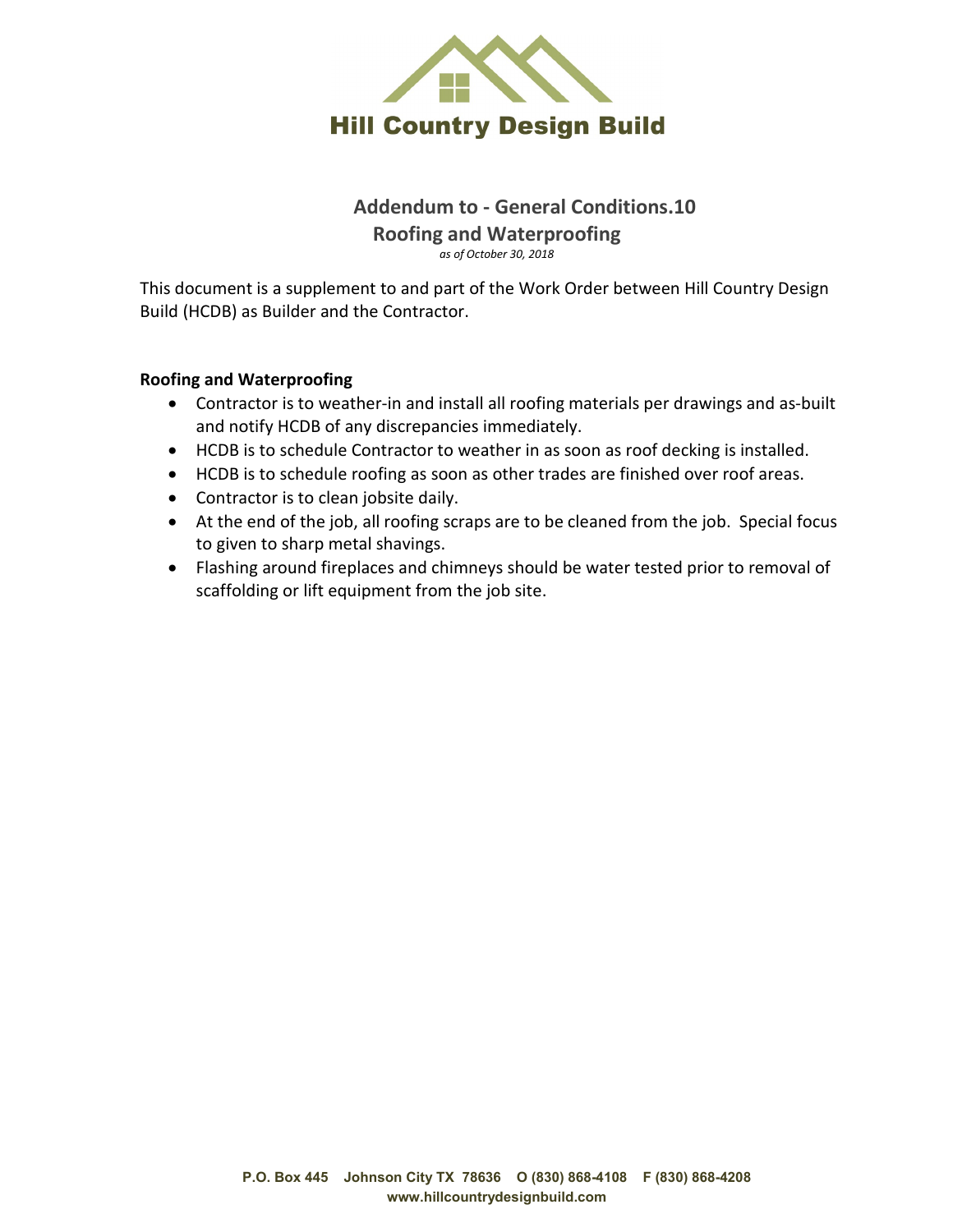

## **Addendum to - General Conditions.11 Insulation**

*as of October 30, 2018*

This document is a supplement to and part of the Work Order between Hill Country Design Build (HCDB) as Builder and the Contractor.

### **Insulation**

- Contractor is to install all insulation materials per drawings, specifications and as-built and immediately advise HCDB of any discrepancies found.
- HCDB is to schedule Contractor to insulate as soon as roofing is complete, all rough-in trades are finished, and inspections are passed for cover up.
- If a spray foam job, special care needs to be taken not to spray or get over spray on finished materials such as stone walls, uncovered finished floors, windows, doors, etc. If there are any concerns by the Spray Foam Contractor regarding finished materials, the Spray Foam Contractor is to contact HCDB immediately to rectify the issue. Overspray on finished surfaces is to be removed at the expense of the Spray Foam Contractors Expense.
- Special care should be given not to overspray MEP equipment in the attic. Spray Foam Contractor is to cover equipment for protection.
- Contractor is to clean jobsite at the end of the insulation process.
- Tape and solvents should be avoided on finished concrete floors and wood floors. If tape or solvents are necessary on finished concrete floors or wood floors, approval needs to be obtained by HCDB and the Concrete Floor Contractor.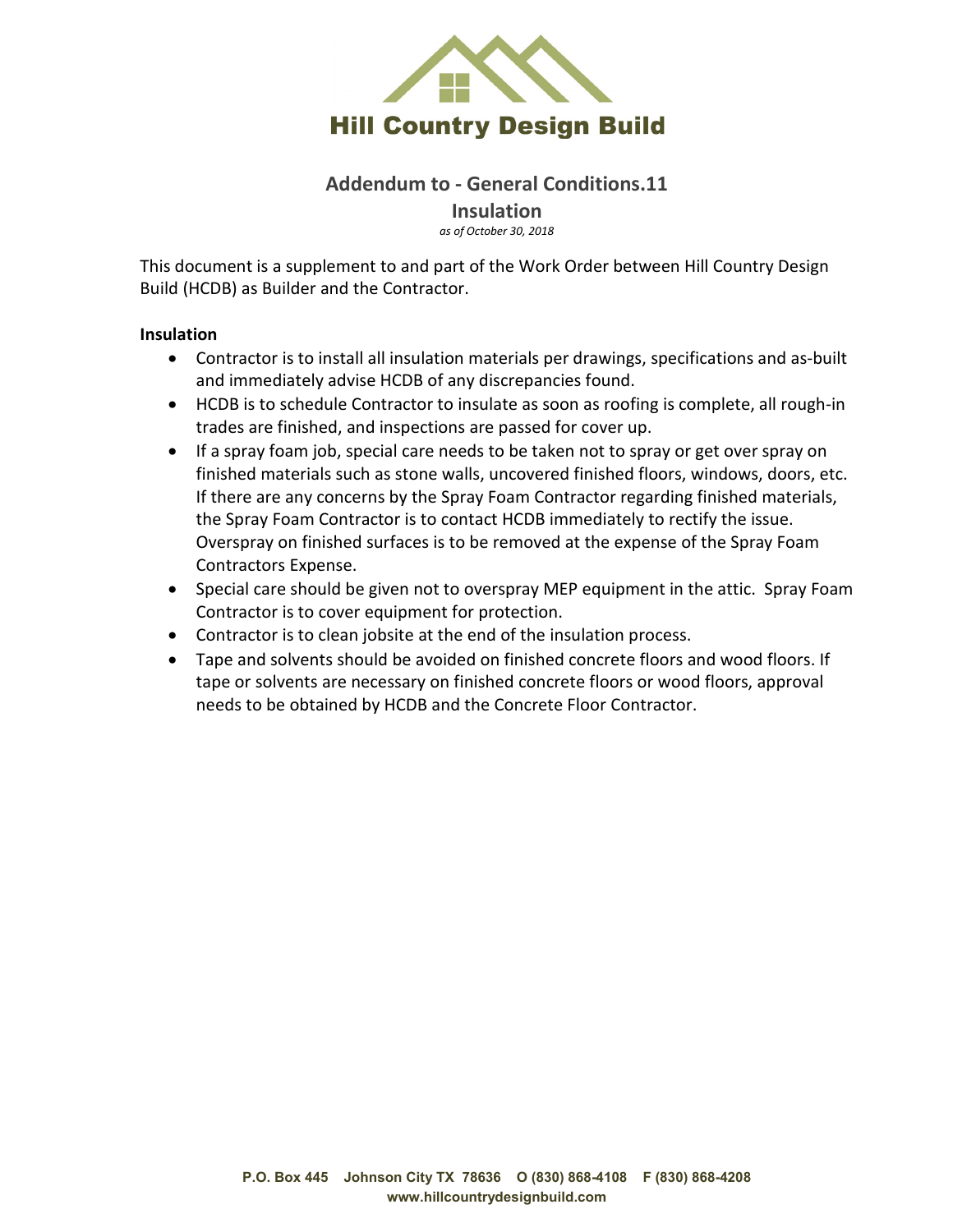

## **Addendum to - General Conditions.12**

**Drywall**

*as of October 30, 2018*

This document is a supplement to and part of the Work Order between Hill Country Design Build (HCDB) as Builder and the Contractor.

### **Drywall**

- Drywall Contractor is to bid drywall per plans and specifications.
- HCDB is to schedule drywall install as soon as insulation is complete.
- Upon delivery, drywall is to be placed inside and distributed throughout the structure. If set outside, Drywall Contractor is to protect material from possible rain and inclement weather.
- Jobsite is to be organized daily and scraps not left to pile up in an unsafe manner.
- Any temporary guardrail removed to maneuver drywall is to be replaced immediately afterwards for safety of drywall workers and others.
- Any framing irregularities or other issues that would cause the drywall to not lay properly should be brought to the attention of HCDB as soon as possible for rectification.
- Drywall punch is to be done and corrected before texture.
- At the end of the job, all drywall scraps, joint compound, trash, etc. are to be cleaned and disposed of in Construction Dumpster and job is to be broom swept. Spilled clumps of light compound are to be disposed of in Construction Dumpster.
- Unused drywall is to be removed from the jobsite within a few days of drywall being finished to clear for other trades to move in.
- Drywall Contractor is to ensure all MEP devices are properly cut-out, trimmed tight to device, and square. (I.E. outlets, switches, light boxes, thermostat wires, HVAC supply and return openings). Confirm with HCDB that all locations have been identified and cut-out within sheetrock.
- Final drywall finish selection will be made and initialed by the Owner on a 3X3 sheet of drywall which will be retained and installed in the attic.
- Tape and solvents should be avoided on finished concrete floors and wood floors. If tape or solvents are necessary on finished concrete floors or wood floors, approval needs to be obtained by HCDB and the Concrete Floor Contractor.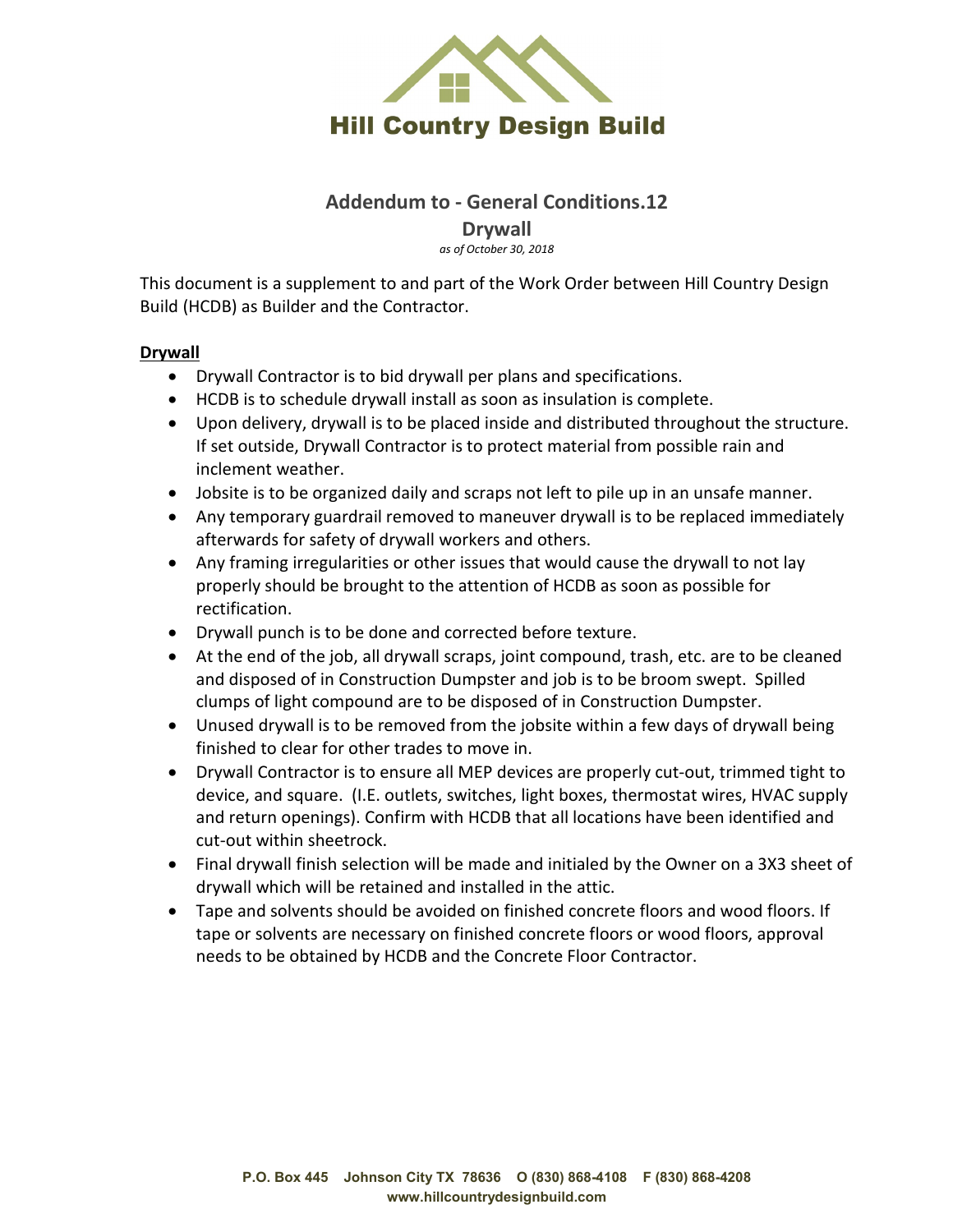

# **Addendum to - General Conditions.13 Masonry and Fireplaces**

*as of October 30, 2018*

This document is a supplement to and part of the Work Order between Hill Country Design Build (HCDB) as Builder and the Contractor.

### **Masonry – Stone, Stucco and Masonry Fireplace**

- Masonry Contractor is to bid masonry per plans and specifications.
- Square footages are to be estimated and agreed upon before contracting. If any changes or discrepancies are found in the field, please contact HCDB to approve or rectify.
- All scaffolding is to be in good condition and erected and maintained in a safe manner.
- Material deliveries and equipment are to be placed at the jobsite in an orderly fashion not to impede other work from happening at the jobsite.
- No scaffolding or other materials are to be leaned up against existing trees around the jobsite. No equipment is to be parked near the canopy of a tree.
- Windows, doors, etc. are to be protected from masonry. Any splatters, etc. are to be removed by Masonry Contractor. Any damage to windows, doors, etc. is the responsibility of the Masonry Contractor and repairs or replacement will be paid by Masonry Contractor.
- Scrap masonry materials are to be either buried at the jobsite, placed in the Construction Dumpster or hauled away.
- Jobsite is to be cleaned and raked as soon as masonry work is complete and left over materials and equipment are to be removed from the jobsite within a few days to allow for other trades to commence.
- Tape and solvents should be avoided finished concrete floors and wood floors. If tape or solvents are necessary on finished concrete floors or wood floors, approval needs to be obtained by HCDB and the Concrete Floor Contractor.

### **Pre-fab Fireplace**

- Pre-Fab Fireplace Contractor is to bid pre-fab fireplace units per plans and specifications.
- Installation is to be scheduled during the framing stage with options.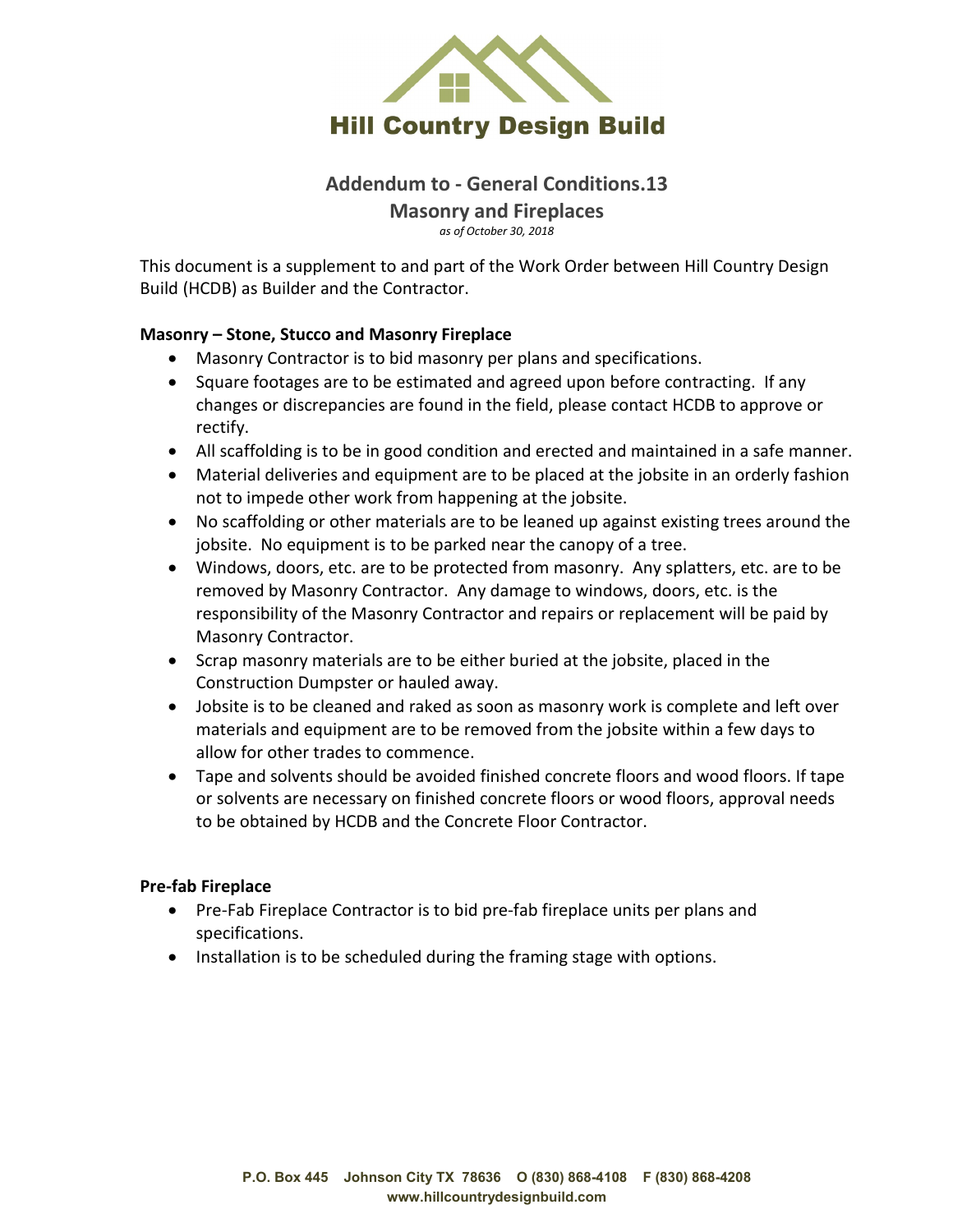

## **Addendum to - General Conditions.14 Interior Doors, Trim, and Cabinets** *as of October 30, 2018*

This document is a supplement to and part of the Work Order between Hill Country Design Build (HCDB) as Builder and the Contractor.

- Bid interior doors per architectural plans and specifications or bid notes provided by HCDB.
- All doors are to be delivered and unloaded at the jobsite unless other arrangements are made.
- Upon delivery, doors are to be unloaded to an agreed upon safe location at the jobsite and secured from wind, weather, or other trades that may accidently damage doors.
- Upon delivery, a HCDB representative is to be on-site and allowed to thoroughly inspect each door for damage as it is unloaded. Any damage found, is to be documented on the delivery ticket for rectification.
- All carpentry work is to be performed per architectural plans and specifications or bid notes provided by HCDB.
- All cabinet locations are to be verified and measured prior to fabrication.
- Contractor is responsible for any electrical or plumbing cutouts within cabinets or countertops installed by Contractor.
- Contractor is to notify HCDB of any shortages of trim materials so additional materials can be procured.
- Doors are to remain in the open position when opened.
- Doors are to properly latch and lock when closed.
- Proper door clearance is to be provided at installation to allow for paint and finish protection and proper fit after finishing.
- Hardware is to be installed level, plumb, and at locations specified by HCDB.
- Trim detail such as reliefs on trim corners, etc should be sampled and approved at the jobsite by owner.
- Tape and solvents should be avoided on finished concrete floors and wood floors. If tape or solvents are necessary on finished concrete floors or wood floors, approval needs to be obtained by HCDB and the Concrete Floor Contractor.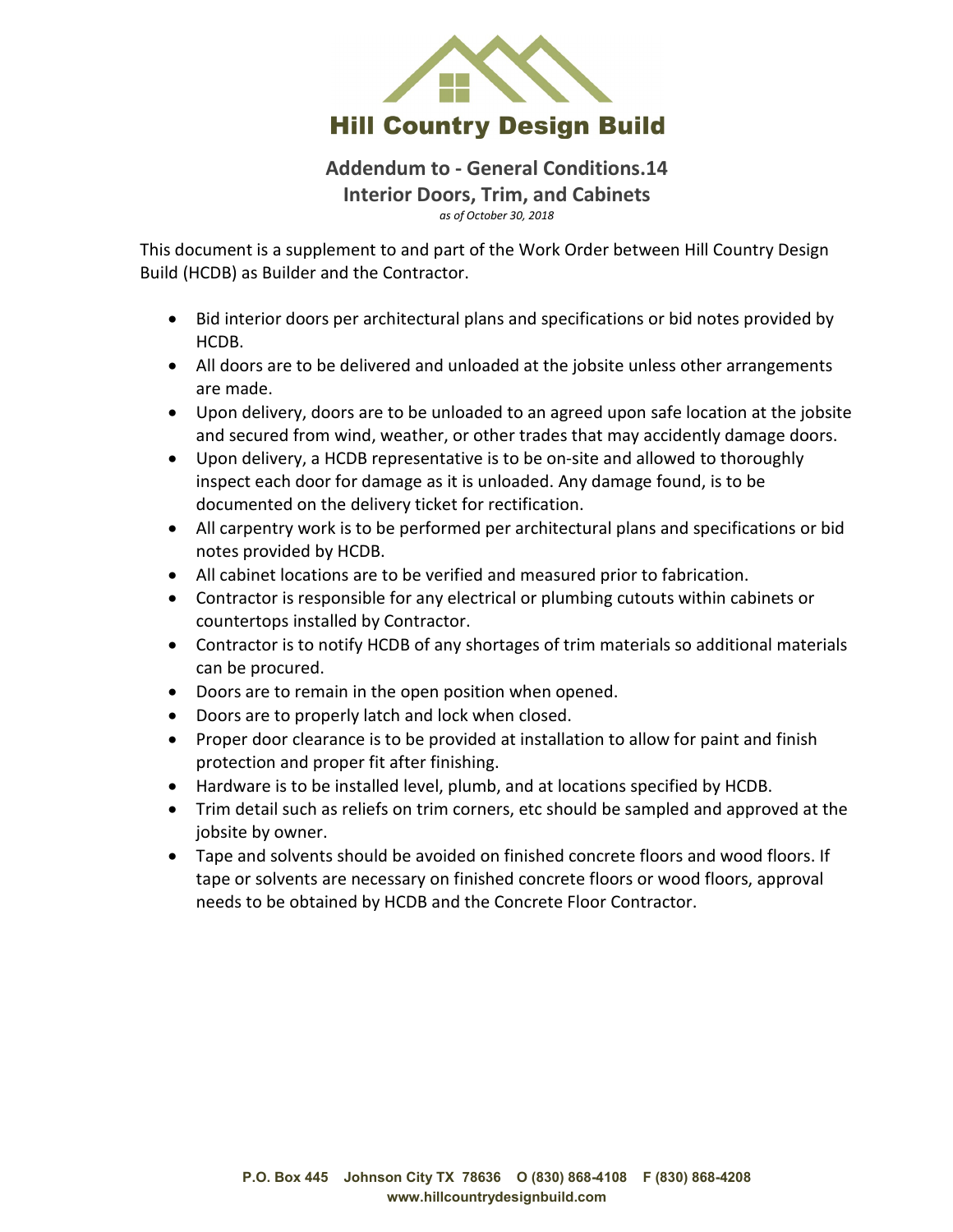

# **Addendum to - General Conditions.15 Flooring and Countertops**

*as of October 30, 2018*

This document is a supplement to and part of the Work Order between Hill Country Design Build (HCDB) as Builder and the Contractor.

### **Floors**

- All flooring materials are to be installed per plans and specifications or bid notes provided by HCDB.
- At the conclusion of the project, Contractor is to leave all full size leftover flooring materials at a designated location.

### **Counters**

- Supplier, Designer, or Contractor is to visit site and verify final room measurements, seaming layouts, grain directions, and install patterns prior to ordering any materials.
- Contractor is to provide shop drawing to HCDB for final approval.
- All sinks *must* be on-site, unpacked and inspected prior to counter tops being measured by Fabricator/Installer.
- All form and apron front sinks must be installed prior to field measure.

### **General**

- Contractor is to provide daily cleanup of all construction debris and organize all leftover materials and equipment left on the jobsite.
- Tape and solvents should be avoided on finished concrete floors and wood floors. If tape or solvents are necessary on finished concrete floors or wood floors, approval needs to be obtained by HCDB and the Concrete Floor Contractor.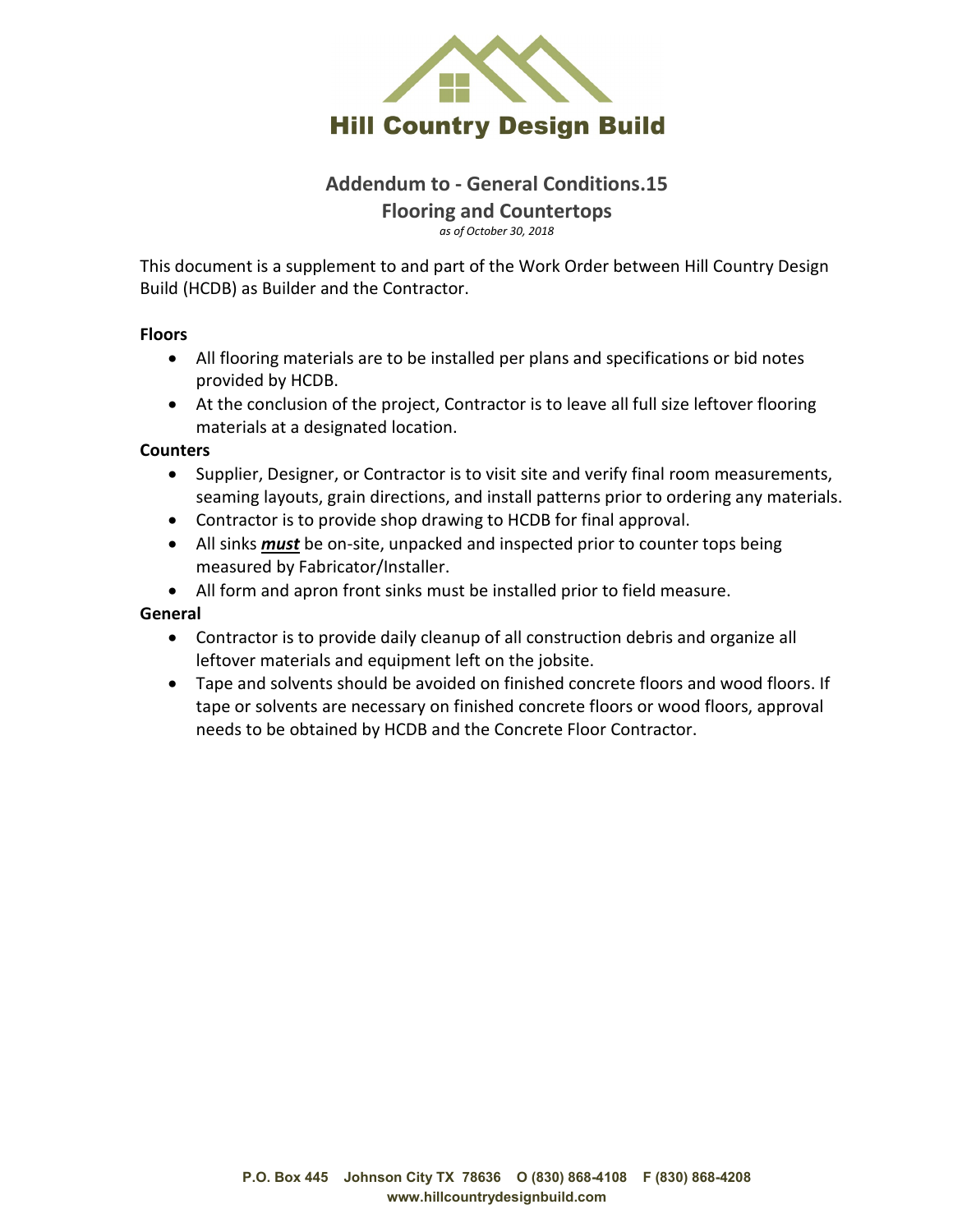

## **Addendum to - General Conditions.16 Painting**

*as of October 30, 2018*

This document is a supplement to and part of the Work Order between Hill Country Design Build (HCDB) as Builder and the Contractor.

### **Painting**

- Contractor will provide equipment (scaffold, sprayer, brushes, ladders, etc.) and all accessory materials (drop cloths, tack rags, etc.) as required for proper installation.
- All surfaces are to be clean and free of dust/debris prior to painting and staining.
- The substrate shall be prepared in accordance with coating manufacturers printed instructions.
- Contractor shall provide to Owner one touch up can of each paint or stain clearly marked with color, sheen, and product number.
- Primers and undercoat paint are to be produced by the same manufacturer as the finish coats.
- All finished surfaces (tile, grout, glass, stone, appliances, fixtures, etc) shall be protected from paint, stain, and sealer overspray or drip.
- Paint or stain overspray on surfaces not intended for paint or stain shall be cleaned without damaging the surface.
- Painting Contractor is to remedy any damage incurred in removing overspray.
- All drywall surfaces receiving the same texture shall match and be uniform.
- Contractor will remove labels and clean all windows.
- Verify paint color and grade selections, and locations prior to ordering paint.
- When touching up any paint imperfection, the touch up should be a full corner to corner wall panel and touch up paint should match the color of paint on the wall.
- Tape and solvents should be avoided on finished concrete floors and wood floors. If tape or solvents are necessary on finished concrete floors or wood floors, approval needs to be obtained by HCDB and the Concrete Floor Contractor.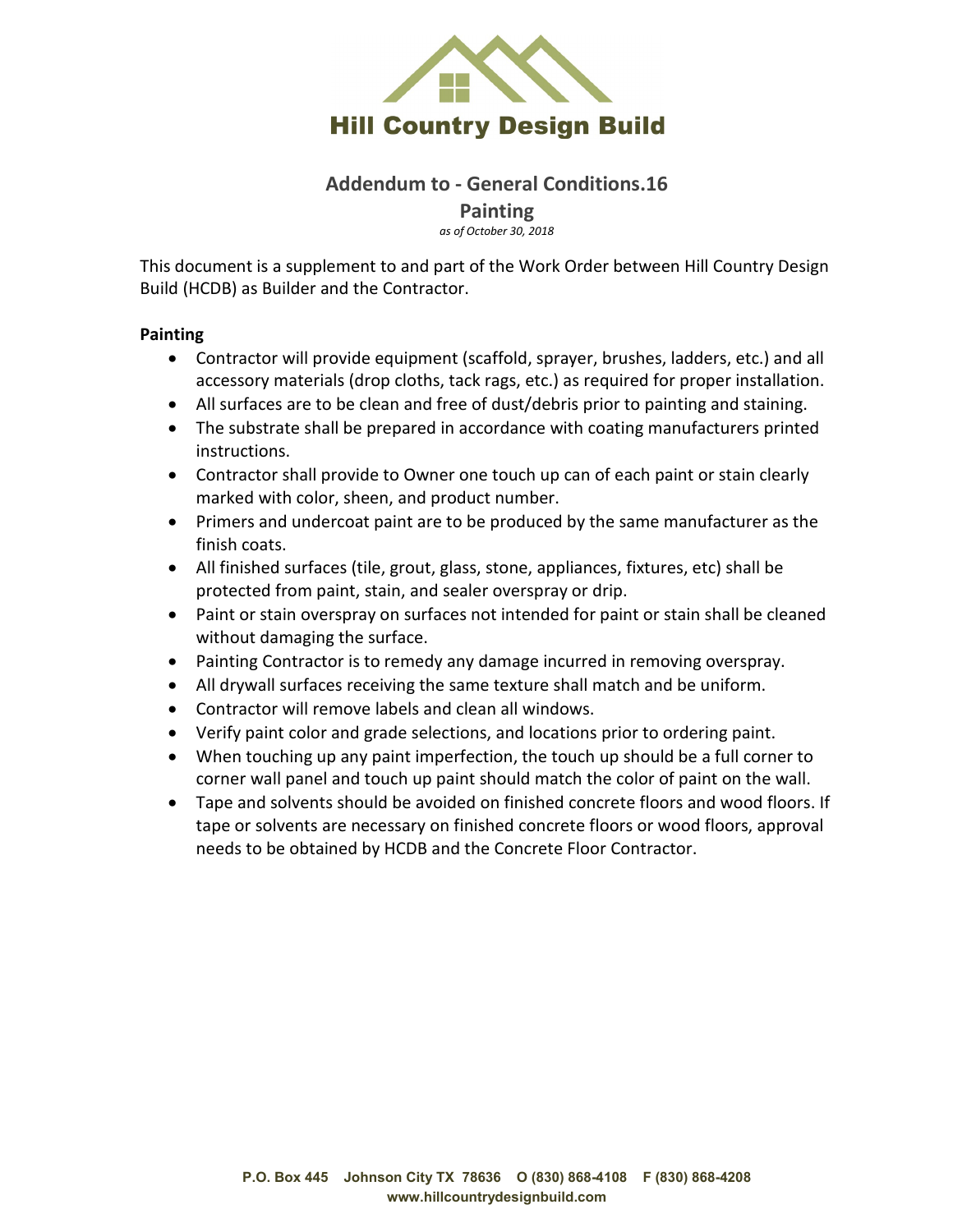

## **Addendum to - General Conditions.17 Hardware, Glass, and Mirror** *as of October 30, 2018*

This document is a supplement to and part of the Work Order between Hill Country Design Build (HCDB) as Builder and the Contractor.

- Contractor is to verify all hardware mounting heights and locations before installing.
- Glass/Glazing Contractor is to field verify and measure all locations prior to fabrication and installation.
- Tape and solvents should be avoided on finished concrete floors and wood floors. If tape or solvents are necessary on finished concrete floors or wood floors, approval needs to be obtained by HCDB and the Concrete Floor Contractor.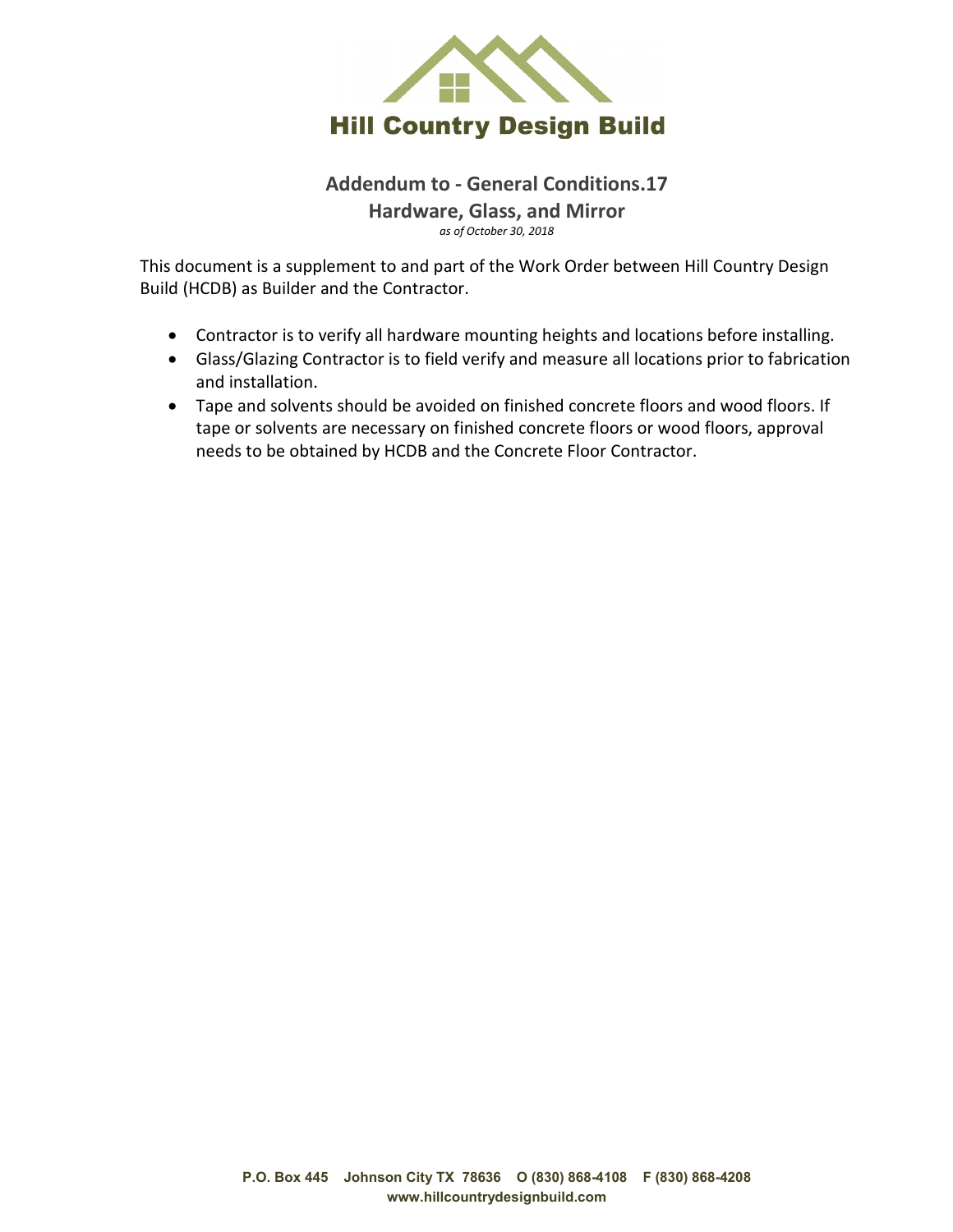

## **Addendum to - General Conditions.18 Appliances**

*as of October 30, 2018*

This document is a supplement to and part of the Work Order between Hill Country Design Build (HCDB) as Builder and the Contractor.

- Contractor is to provide rough-in dimensions to HCDB for all appliances at the time of order.
- Upon delivery of appliances to jobsite, all walls and floors along travel path are to be protected.
- Appliance Vendor is responsible for any damages caused when delivering appliances.
- Appliances are to be installed flush and level to the walls and floors. Per manufacturer's installation instructions, all components are to be installed and tested for proper function prior to leaving jobsite.
- All shipping or packing blocks, clips, tape, etc., are to be removed by the Contractor.
- Contractor is to check with HCDB before installation is complete regarding the removal of protective film.

Owner Supplied Appliances:

- Owner is to identify which Appliances they will be providing via the Combined Finished Schedule provided by HCDB.
- Owner is to provide rough-in dimensions/specifications to HCDB for all appliances at the time of order.
- Owner is to arrange for and manage all aspects of appliance installation.
- Owner assumes all liability for damage to appliances before, during and after installation.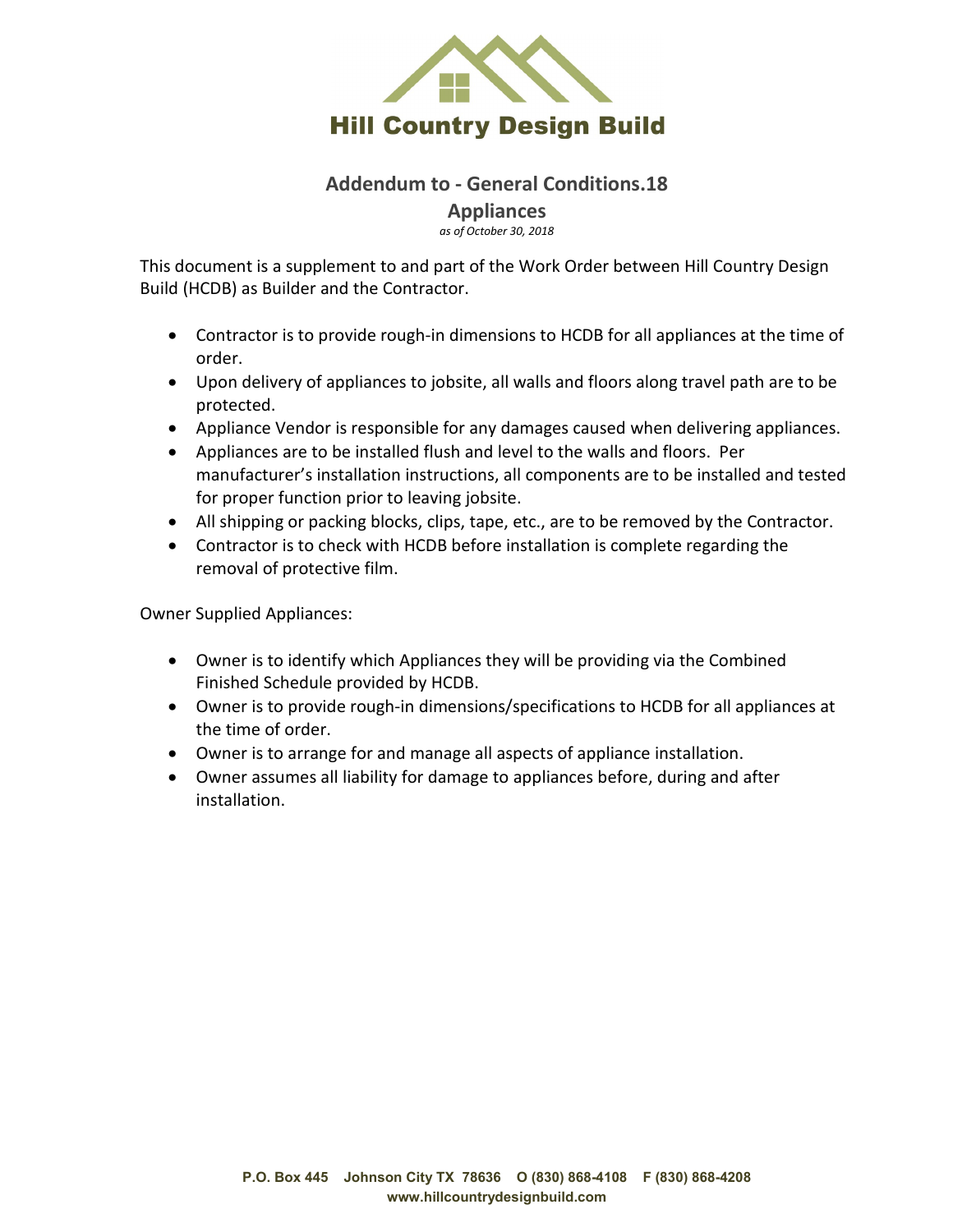

### **Addendum to - General Conditions.19 Site Improvements** *as of October 30, 2018*

This document is a supplement to and part of the Work Order between Hill Country Design Build (HCDB) as Builder and the Contractor.

### **Sitework**

- Contractor is to provide all tree trimming and cutting, site clearing, and stump removal needed for house, driveway, utilities, and construction access as agreed upon with HCDB.
- All excavated stumps are to be disposed of as agreed upon with HCDB.
- Contractor is to schedule a site visit to verify work prior to ordering materials and commencing work.
- Contractor is to protect all trees located within the work area.
- Do not park equipment, trailers, or trucks, under a tree canopy.